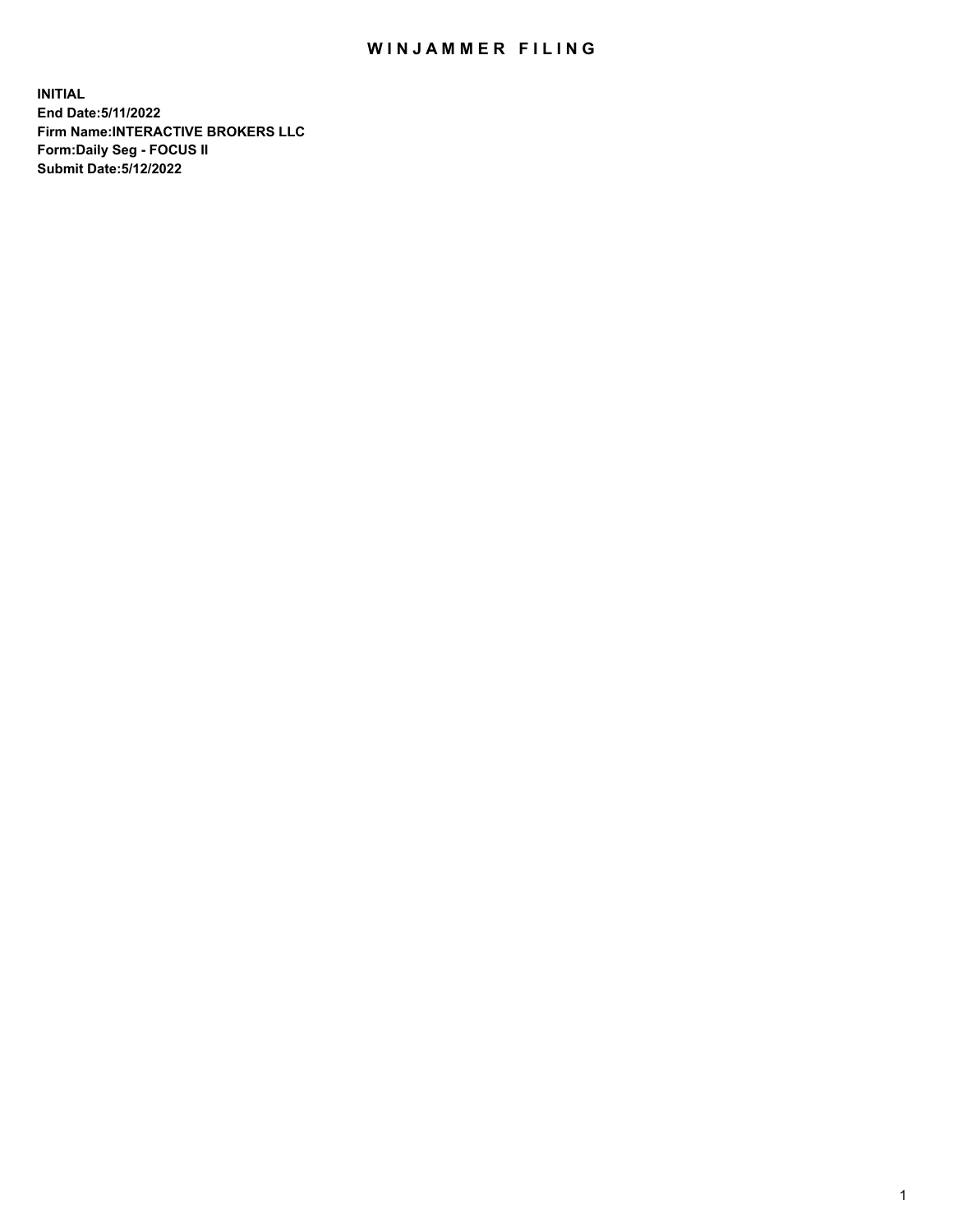**INITIAL End Date:5/11/2022 Firm Name:INTERACTIVE BROKERS LLC Form:Daily Seg - FOCUS II Submit Date:5/12/2022 Daily Segregation - Cover Page**

| Name of Company                                                                                                                                                                                                                                                                                                               | <b>INTERACTIVE BROKERS LLC</b>                                                                  |
|-------------------------------------------------------------------------------------------------------------------------------------------------------------------------------------------------------------------------------------------------------------------------------------------------------------------------------|-------------------------------------------------------------------------------------------------|
| <b>Contact Name</b>                                                                                                                                                                                                                                                                                                           | James Menicucci                                                                                 |
| <b>Contact Phone Number</b>                                                                                                                                                                                                                                                                                                   | 203-618-8085                                                                                    |
| <b>Contact Email Address</b>                                                                                                                                                                                                                                                                                                  | jmenicucci@interactivebrokers.c<br><u>om</u>                                                    |
| FCM's Customer Segregated Funds Residual Interest Target (choose one):<br>a. Minimum dollar amount: ; or<br>b. Minimum percentage of customer segregated funds required:% ; or<br>c. Dollar amount range between: and; or<br>d. Percentage range of customer segregated funds required between:% and%.                        | $\overline{\mathbf{0}}$<br>$\overline{\mathbf{0}}$<br>155,000,000 245,000,000<br>0 <sub>0</sub> |
| FCM's Customer Secured Amount Funds Residual Interest Target (choose one):<br>a. Minimum dollar amount: ; or<br>b. Minimum percentage of customer secured funds required:%; or<br>c. Dollar amount range between: and; or<br>d. Percentage range of customer secured funds required between:% and%.                           | $\overline{\mathbf{0}}$<br>$\overline{\mathbf{0}}$<br>80,000,000 120,000,000<br>0 <sub>0</sub>  |
| FCM's Cleared Swaps Customer Collateral Residual Interest Target (choose one):<br>a. Minimum dollar amount: ; or<br>b. Minimum percentage of cleared swaps customer collateral required:%; or<br>c. Dollar amount range between: and; or<br>d. Percentage range of cleared swaps customer collateral required between:% and%. | $\overline{\mathbf{0}}$<br>$\overline{\mathbf{0}}$<br>0 <sub>0</sub><br>0 <sub>0</sub>          |

Attach supporting documents CH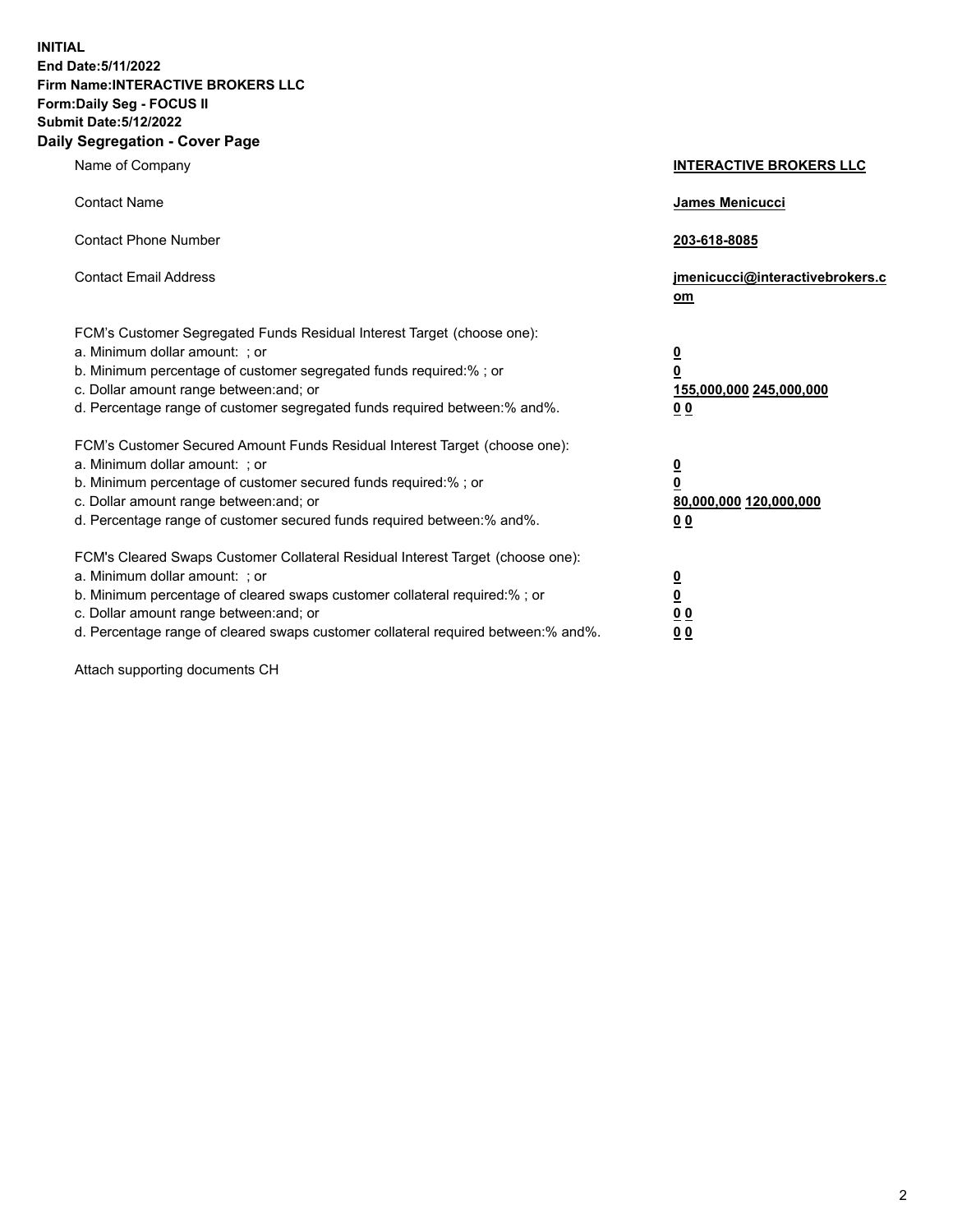## **INITIAL End Date:5/11/2022 Firm Name:INTERACTIVE BROKERS LLC Form:Daily Seg - FOCUS II Submit Date:5/12/2022**

|          | <b>Daily Segregation - Secured Amounts</b>                                                                                         |                                              |
|----------|------------------------------------------------------------------------------------------------------------------------------------|----------------------------------------------|
|          | Foreign Futures and Foreign Options Secured Amounts                                                                                |                                              |
|          | Amount required to be set aside pursuant to law, rule or regulation of a foreign                                                   | $0$ [7305]                                   |
|          | government or a rule of a self-regulatory organization authorized thereunder                                                       |                                              |
| 1.       | Net ledger balance - Foreign Futures and Foreign Option Trading - All Customers                                                    |                                              |
|          | A. Cash                                                                                                                            | 558,492,308 [7315]                           |
|          | B. Securities (at market)                                                                                                          | $0$ [7317]                                   |
| 2.       | Net unrealized profit (loss) in open futures contracts traded on a foreign board of trade                                          | 6,021,443 [7325]                             |
| 3.       | Exchange traded options                                                                                                            |                                              |
|          | a. Market value of open option contracts purchased on a foreign board of trade                                                     | 108,002 [7335]                               |
|          | b. Market value of open contracts granted (sold) on a foreign board of trade                                                       | -7,514 [7337]                                |
| 4.<br>5. | Net equity (deficit) (add lines 1. 2. and 3.)                                                                                      | 564,614,239 [7345]                           |
|          | Account liquidating to a deficit and account with a debit balances - gross amount                                                  | 10,809 [7351]                                |
| 6.       | Less: amount offset by customer owned securities<br>Amount required to be set aside as the secured amount - Net Liquidating Equity | 0 [7352] 10,809 [7354]<br>564,625,048 [7355] |
|          | Method (add lines 4 and 5)                                                                                                         |                                              |
| 7.       | Greater of amount required to be set aside pursuant to foreign jurisdiction (above) or line                                        | 564,625,048 [7360]                           |
|          | 6.                                                                                                                                 |                                              |
|          | FUNDS DEPOSITED IN SEPARATE REGULATION 30.7 ACCOUNTS                                                                               |                                              |
| 1.       | Cash in banks                                                                                                                      |                                              |
|          | A. Banks located in the United States                                                                                              | 55,528,833 [7500]                            |
|          | B. Other banks qualified under Regulation 30.7                                                                                     | 0 [7520] 55,528,833 [7530]                   |
| 2.       | Securities                                                                                                                         |                                              |
|          | A. In safekeeping with banks located in the United States                                                                          | 429,001,725 [7540]                           |
|          | B. In safekeeping with other banks qualified under Regulation 30.7                                                                 | 0 [7560] 429,001,725 [7570]                  |
| 3.       | Equities with registered futures commission merchants                                                                              |                                              |
|          | A. Cash                                                                                                                            | $0$ [7580]                                   |
|          | <b>B.</b> Securities                                                                                                               | $0$ [7590]                                   |
|          | C. Unrealized gain (loss) on open futures contracts                                                                                | $0$ [7600]                                   |
|          | D. Value of long option contracts                                                                                                  | $0$ [7610]                                   |
|          | E. Value of short option contracts                                                                                                 | 0 [7615] 0 [7620]                            |
| 4.       | Amounts held by clearing organizations of foreign boards of trade                                                                  |                                              |
|          | A. Cash                                                                                                                            | $0$ [7640]                                   |
|          | <b>B.</b> Securities                                                                                                               | $0$ [7650]                                   |
|          | C. Amount due to (from) clearing organization - daily variation<br>D. Value of long option contracts                               | $0$ [7660]<br>$0$ [7670]                     |
|          | E. Value of short option contracts                                                                                                 | 0 [7675] 0 [7680]                            |
| 5.       | Amounts held by members of foreign boards of trade                                                                                 |                                              |
|          | A. Cash                                                                                                                            | 221,015,240 [7700]                           |
|          | <b>B.</b> Securities                                                                                                               | $0$ [7710]                                   |
|          | C. Unrealized gain (loss) on open futures contracts                                                                                | -20,480,791 [7720]                           |
|          | D. Value of long option contracts                                                                                                  | 108,002 [7730]                               |
|          | E. Value of short option contracts                                                                                                 | -7,514 [7735] 200,634,937 [7740]             |
| 6.       | Amounts with other depositories designated by a foreign board of trade                                                             | $0$ [7760]                                   |
| 7.       | Segregated funds on hand                                                                                                           | $0$ [7765]                                   |
| 8.       | Total funds in separate section 30.7 accounts                                                                                      | 685,165,495 [7770]                           |
| 9.       | Excess (deficiency) Set Aside for Secured Amount (subtract line 7 Secured Statement                                                | 120,540,447 [7380]                           |
|          | Page 1 from Line 8)                                                                                                                |                                              |
| 10.      | Management Target Amount for Excess funds in separate section 30.7 accounts                                                        | 80,000,000 [7780]                            |
| 11.      | Excess (deficiency) funds in separate 30.7 accounts over (under) Management Target                                                 | 40,540,447 [7785]                            |
|          |                                                                                                                                    |                                              |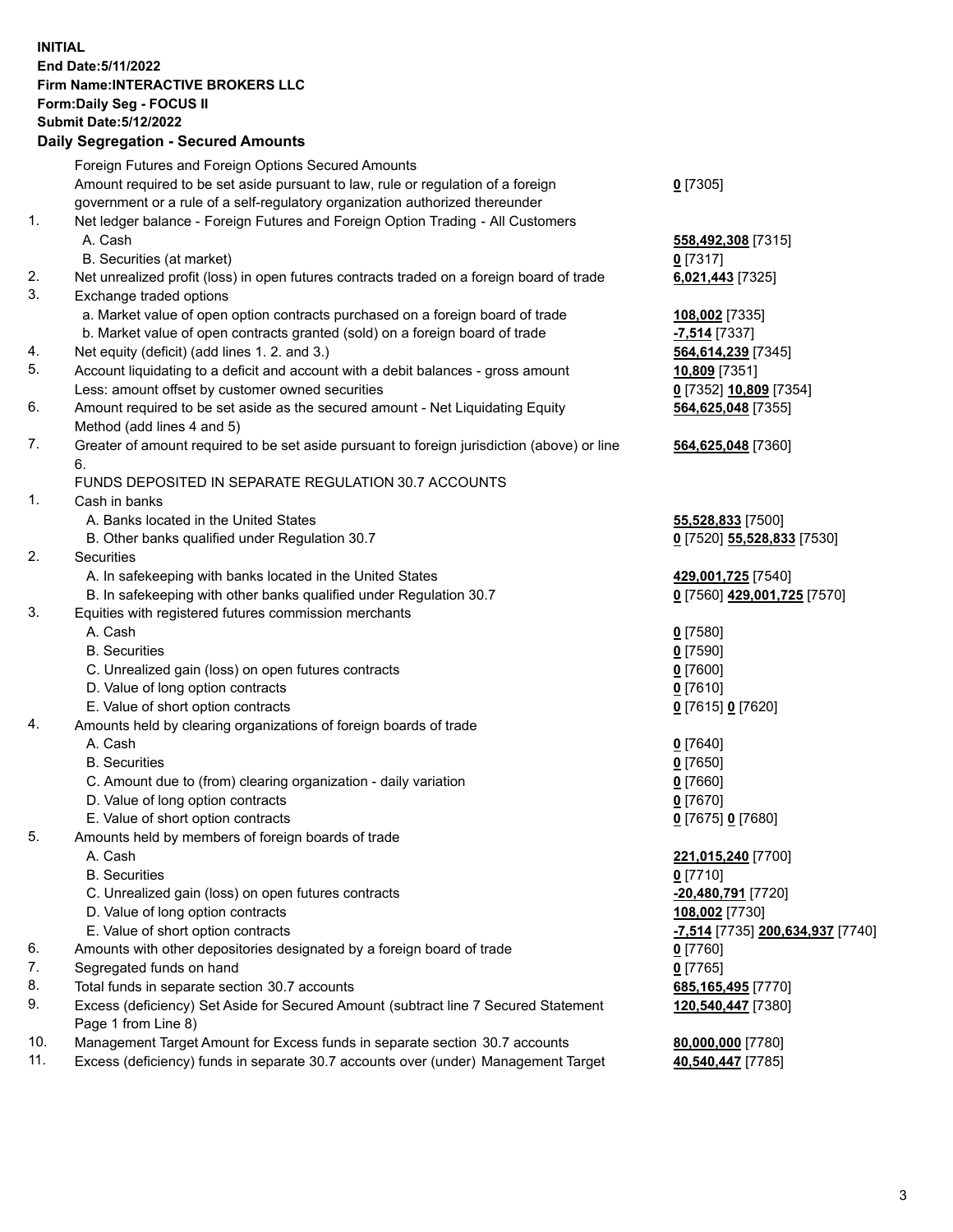**INITIAL End Date:5/11/2022 Firm Name:INTERACTIVE BROKERS LLC Form:Daily Seg - FOCUS II Submit Date:5/12/2022 Daily Segregation - Segregation Statement** SEGREGATION REQUIREMENTS(Section 4d(2) of the CEAct) 1. Net ledger balance A. Cash **8,345,215,126** [7010] B. Securities (at market) **0** [7020] 2. Net unrealized profit (loss) in open futures contracts traded on a contract market **185,821,813** [7030] 3. Exchange traded options A. Add market value of open option contracts purchased on a contract market **1,273,945,436** [7032] B. Deduct market value of open option contracts granted (sold) on a contract market **-1,118,292,773** [7033] 4. Net equity (deficit) (add lines 1, 2 and 3) **8,686,689,602** [7040] 5. Accounts liquidating to a deficit and accounts with debit balances - gross amount **1,050,123** [7045] Less: amount offset by customer securities **0** [7047] **1,050,123** [7050] 6. Amount required to be segregated (add lines 4 and 5) **8,687,739,725** [7060] FUNDS IN SEGREGATED ACCOUNTS 7. Deposited in segregated funds bank accounts A. Cash **1,158,026,333** [7070] B. Securities representing investments of customers' funds (at market) **5,267,921,400** [7080] C. Securities held for particular customers or option customers in lieu of cash (at market) **0** [7090] 8. Margins on deposit with derivatives clearing organizations of contract markets A. Cash **691,990,403** [7100] B. Securities representing investments of customers' funds (at market) **1,666,414,374** [7110] C. Securities held for particular customers or option customers in lieu of cash (at market) **0** [7120] 9. Net settlement from (to) derivatives clearing organizations of contract markets **9,342,074** [7130] 10. Exchange traded options A. Value of open long option contracts **1,273,945,436** [7132] B. Value of open short option contracts **-1,118,292,195** [7133] 11. Net equities with other FCMs A. Net liquidating equity **0** [7140] B. Securities representing investments of customers' funds (at market) **0** [7160] C. Securities held for particular customers or option customers in lieu of cash (at market) **0** [7170] 12. Segregated funds on hand **0** [7150] 13. Total amount in segregation (add lines 7 through 12) **8,949,347,825** [7180] 14. Excess (deficiency) funds in segregation (subtract line 6 from line 13) **261,608,100** [7190] 15. Management Target Amount for Excess funds in segregation **155,000,000** [7194] **106,608,100** [7198]

16. Excess (deficiency) funds in segregation over (under) Management Target Amount Excess